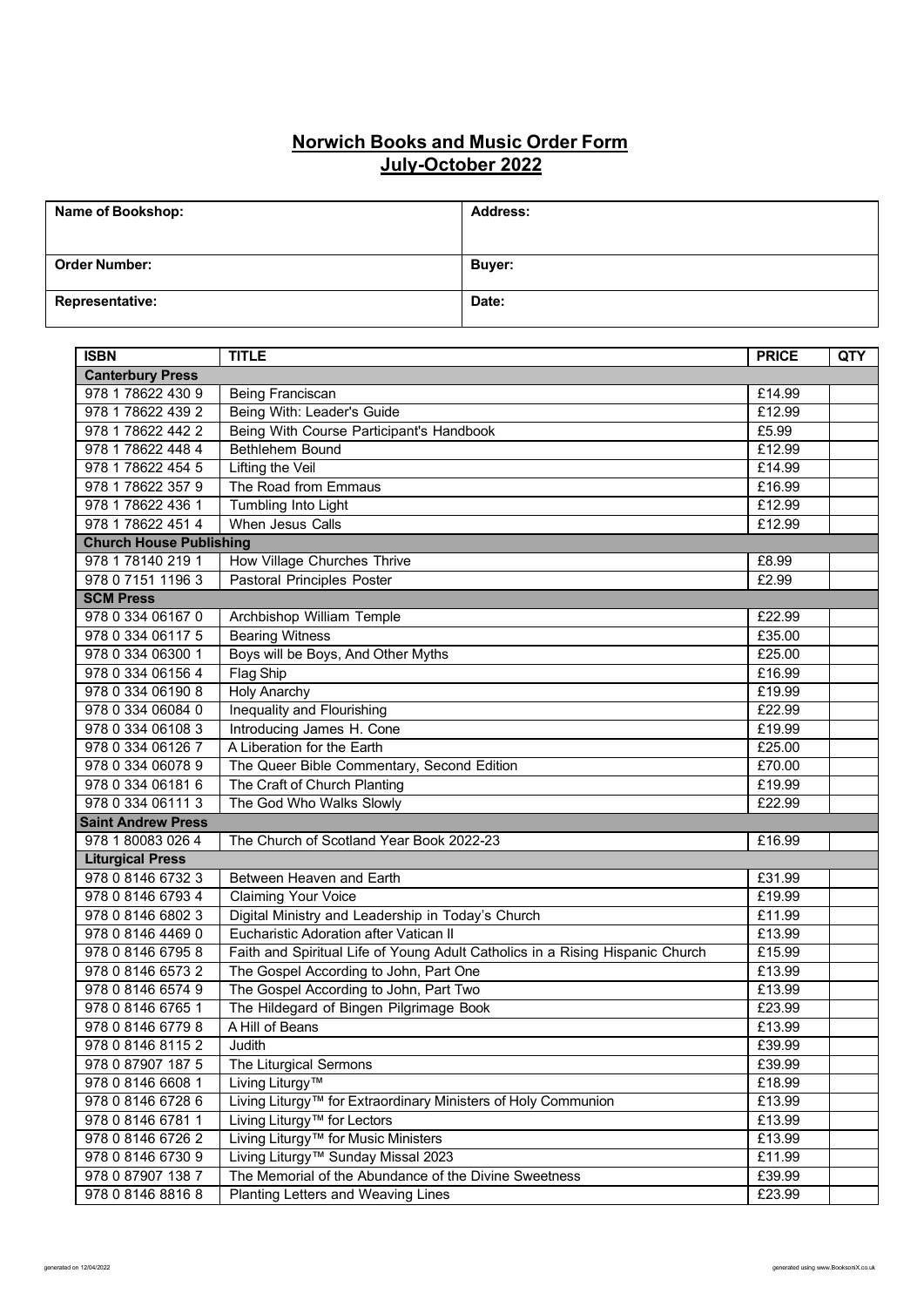| 978 0 8146 6557 2                      | Ponder                                                                | £19.99           |
|----------------------------------------|-----------------------------------------------------------------------|------------------|
| 978 0 8146 6777 4                      | Simple Psalter for Year A                                             | £19.99           |
| 978-0-8146-6615-9                      | <b>Teresa of Calcutta</b>                                             | £15.99           |
|                                        |                                                                       |                  |
| 978 0 87907 134 9                      | Thoughts and Reflections of Armand-Jean de Rancé, Abbot of la Trappe  | £19.99           |
| 978 0 8146 6691 3                      | Waiting in Joyful Hope                                                | £1.99            |
| 978 0 8146 6692 0                      | Waiting in Joyful Hope                                                | £4.99            |
| 978 0 8146 8512 9                      | A World Transfigured                                                  | £15.99           |
| 978 0 8146 6816 0                      | Your Church Wants to Hear from You                                    | £2.99            |
| <b>Methodist Publishing</b>            |                                                                       |                  |
| EGIPC22                                | Intergenerational Prayer Cards                                        | £4.99            |
| 978-1-85852-504-4                      | The Methodist Diary 2023 Personal Organiser inserts                   | £11.00           |
| 978-1-85852-505-1                      | The Methodist Diary 2023 (red)                                        | £11.00           |
| 978-1-85852-506-8                      | The Methodist Diary 2023 (green)                                      | £11.00           |
| 978-1-85852-507-5                      | Methodist Prayer Handbook 2022/2023 Booklet, A5 (STANDARD)            | £4.50            |
| 978-1-85852-508-2                      | Methodist Prayer Handbook 2022/2023 Booklet, A4 (LECTERN LARGE PRINT) | £4.50            |
| <b>Paulist Press</b>                   |                                                                       |                  |
| 978 0 8091 5584 2                      | The Bible and the Life of Faith                                       | £13.99           |
| 978 0 8091 5571 2                      | <b>Courageous Humility</b>                                            | £22.99           |
| 978 0 8091 5595 8                      | Did Jesus Have a Girlfriend?                                          | £12.99           |
| 978 0 8091 5596 5                      | <b>Experiencing God's Compassion</b>                                  | £12.99           |
| 978-0-8091-6801-9                      | On Eagles' Wings                                                      | £14.99           |
| 978-0-8091-0666-0                      | Mass Class                                                            | £14.99           |
| 978 0 8091 5597 2                      | <b>Maxims for Mutuality</b>                                           | £7.99            |
| 978 0 8091 5604 7                      | The Mystery of God's Mercy                                            | £12.99           |
| 978 0 8091 0630 1                      | The Nineteenth-Century Salesian Pentecost                             | £33.99           |
| 978 0 8091 5554 5                      | People's Christianity                                                 | £22.99           |
| 978 0 8091 5631 3                      | Pope Benedict XVI                                                     | £14.99           |
| 978 0 8091 5600 9                      | Pope Francis and the Parish                                           | £14.99           |
| 978 0 8091 6777 7<br>978-0-8091-5615-3 | Saint Teresa of Calcutta<br>Signs, Superstitions And God's Plan       | £14.99<br>£14.99 |
| 978 0 8091 5553 8                      | The Theology and Spirituality of the Psalms of Ascents                | £12.99           |
| 978-0-8091-0671-4                      | The Vatican Code                                                      | £21.99           |
| 978-0-8091-5626-9                      | A Wound Full of Hope                                                  | £5.99            |
| 978 0 8091 5573 6                      | When Love Meets Fear                                                  | £14.99           |
| 978 0 8091 5612 2                      | Women Religious, Women Deacons                                        | £3.99            |
| <b>WJK Press</b>                       |                                                                       |                  |
| 978 0 664 26698 1                      | <b>Biblical Exegesis, Fourth Edition</b>                              | £31.00           |
| 978 0 664 26572 4                      | Called Out                                                            | £15.00           |
| 978 0 664 26492 5                      | Connections Worship Companion, Year A, Volume 1                       | £19.00           |
| 978 0 664 26453 6                      | Everyday Connections: Reflections and Practices for Year A            | £30.00           |
| 978 0 664 26738 4                      | <b>Holy Disruption</b>                                                | £11.00           |
| 978 0 664 26589 2                      | Our Hearts Wait                                                       | £15.00           |
| 978 0 664 26728 5                      | Then They Came for Mine                                               | £14.00           |
| 978 0 664 26786 5                      | Transforming, Updated and Expanded Edition with Study Guide           | £14.00           |
| 978 0 664 26724 7                      | Filled to Be Emptied                                                  | £12.00           |
| 978 0 664 26259 4                      | Let My People Live                                                    | £26.00           |
| 978 0 664 25957 0                      | Old Testament Exegesis, Fifth Edition                                 | £22.00           |
| 978 0 664 26671 4                      | Professional Christian                                                | £16.00           |
| 978 0 664 26686 8                      | Returning from the Abyss                                              | £13.00           |
| 978 0 664 26661 5                      | <b>Straight White Male</b>                                            | £13.00           |
| 978 0 664 26704 9                      | A Time to Grow                                                        | £10.00           |
| 978 0 664 26737 7                      | Unbroken and Unbowed                                                  | £22.00           |
| 978 0 664 26746 9                      | UnClobber: Expanded Edition with Study Guide                          | £13.00           |
| 978 0 664 26512 0                      | Voices Long Silenced                                                  | £29.00           |
|                                        |                                                                       |                  |
| 978 0 664 26750 6<br>978 0 664 26715 5 | Wait-Is This Racist?<br>Words of Love                                 | £16.00<br>£13.00 |
|                                        |                                                                       |                  |